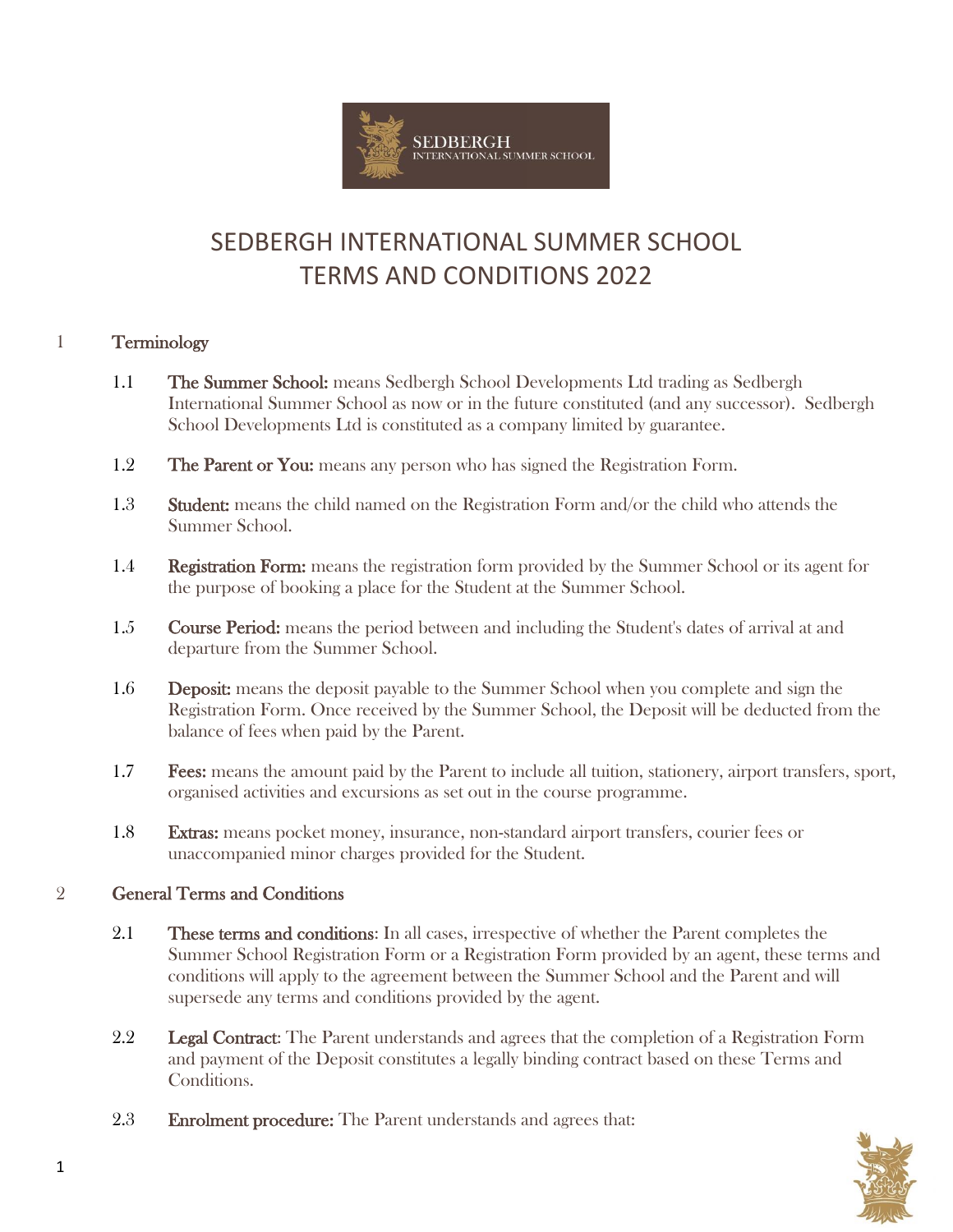- 2.3.1 They can accept a place for the Student by completing a Registration Form and paying the Deposit of £400.
- 2.3.2 If using an agency Registration Form it is still necessary to pay the Deposit in order to confirm a place for the Student.
- 2.3.3 No booking is confirmed until the Deposit, (or Full Fees in the case of a booking made after Monday  $31^{\circ}$  May 2022 see clause 2.4 below) has been received and confirmation of the place has been given by the Summer School by means of a Confirmation Letter.
- 2.4 Payment of Fees: The Parent undertakes to pay the balance of the Fees no later than Monday 31<sup>st</sup> May 2022. If the booking is requested after Monday  $31^{\circ}$  May 2022, then the Fees must be received no later than 10 days after the date of the Summer School's invoice. The Student will not be permitted to attend the Summer School until all fees and any planned extra costs are paid in full as cleared funds to the Summer School.
- 2.5 Credit/debit card payment: The Parent agrees that the Summer School will take credit/debit card payments in GBP sterling at the exchange rate set by Barclays Bank on the day the payment is made. The Parent agrees to pay all bank charges in both countries that arise in relation to any payment the Parent makes to the Summer School. Parents must ensure that credit card limits are sufficient to cover fees and that there is no security block on the card.
- 2.6 Impromptu Payments: The Parent agrees that the Summer School cannot make impromptu payments (such as Doctor's fees, Unaccompanied Minor or excess luggage charges) on behalf of the Student or the Parent. The Parent agrees that such payments will be made by credit card or from the Student's pocket money.
- 2.7 Changes to the booking: The Summer School agrees that the Parent may request to make changes to the Student's booking and agrees to consider such requests subject to availability. The requested change shall be considered at the sole discretion of the Course Director whose decision shall be final.
- 2.8 Changes to the programme: The Summer School reserves the right to change the programme of study and activities at any time and for such reasons as may be reasonable and appropriate to the effective delivery of services by the Summer School.
- 2.9 Damage: Any damage caused by the Student to Summer School property or equipment or the personal property of another student will incur a charge payable by the Parent.
- 2.10 **Force Majeure:** An event beyond the reasonable control of the parties to this agreement is a Force Majeure Event. Such events include but are not limited to any world-wide event or act of God (such as war, disease outbreak, natural disaster or terrorist attack). The Summer School reserves the right to cancel a course or programme in the case of such an event and the Parent understands that:
	- 2.10.1 If the Summer School is prevented from or delayed in carrying out its obligations under this agreement by a Force Majeure Event, it shall immediately notify the Parent in writing and shall be excused from performing its obligations while the Force Majeure Event continues.
- 2.11 **Minimum number of bookings:** The Parent understands and agrees that the Summer School reserves the right to cancel a course or programme before the commencement date if

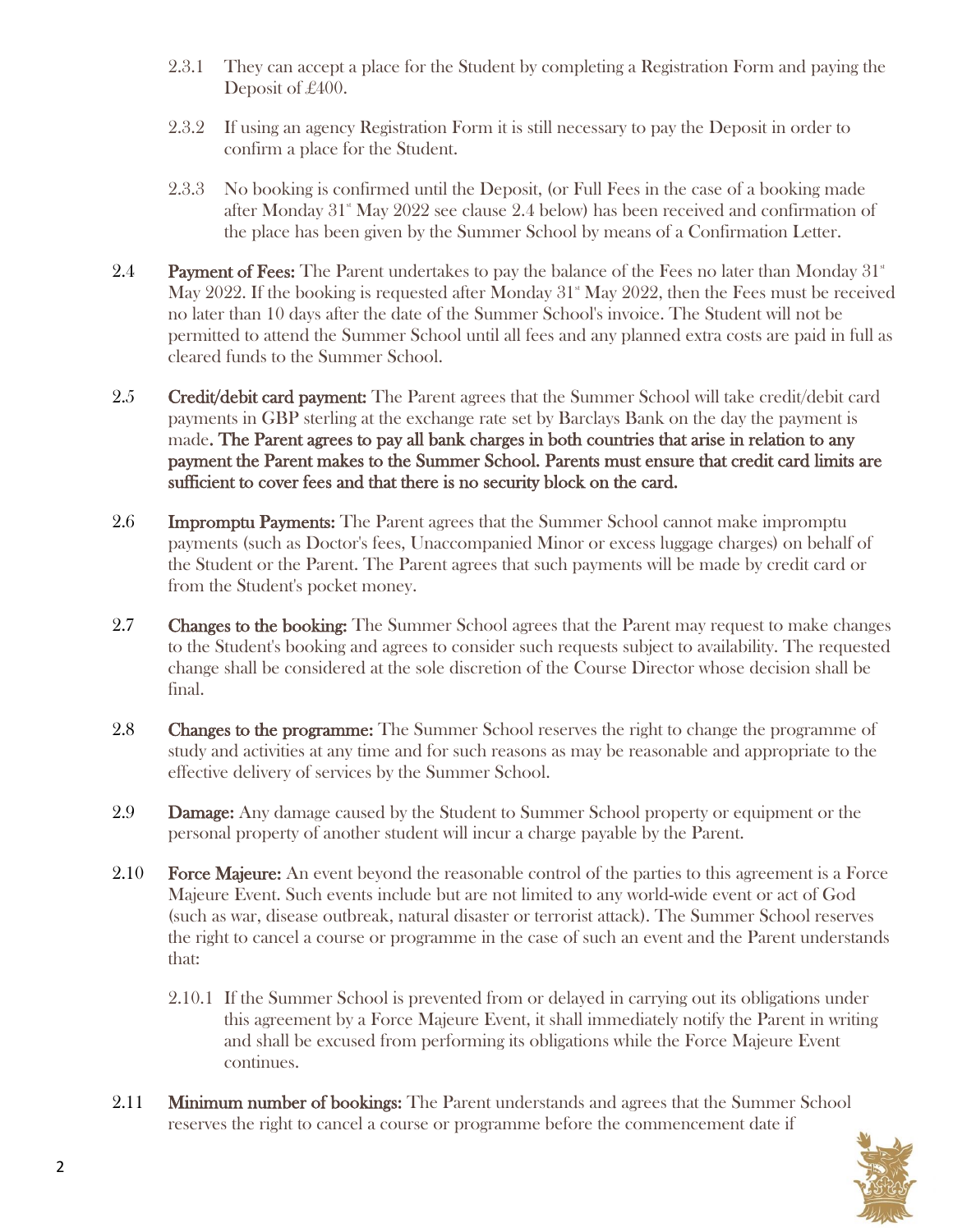the minimum number of bookings is not reached. If such cancellation is necessary, the Parent will be offered a full refund of fees.

- 2.12 Important: Cancellation due to COVID: The Parent understands and agrees that:
	- 2.12.1 In the event that a Student cannot travel as their origin country has implemented travel restrictions, the Summer School agrees to offer the chance to move the Student's booking to a later date in summer 2022 (subject to availability) or transfer the booking to 2023, at no extra cost. If this is not acceptable to the Parent, they may obtain a full refund.
	- 2.12.2 In the event that the Summer School must cancel the course due to travel restrictions in Britain or other events relating to COVID, the Summer School agrees to offer the chance to move the Student's booking (as above) or provide a full refund for any booking that has not been completed.
- 2.13 Liability and disclaimer: The Parent understands and agrees that:
	- 2.13.1 All organised sports, activities, clubs, events, trips and excursions have been risk assessed by Summer School staff and are deemed to meet Health & Safety requirements. The Summer School does not accept responsibility for accidents or sports injuries, except in cases where its staff have been found to be negligent.
	- 2.13.2 If the Parent does not wish the Student to partake in any particular activity, they must inform the Summer School in writing at the time of booking.

### 3 Early Departure, Cancellation and Insurance

- 3.1 Early departure: If the Parent decides to withdraw the Student from the Summer School, or if the Student withdraws him/herself during the Course Period, they may do so on the understanding that no refund of fees paid will be made, save in exceptional circumstances.
	- 3.1.1 Exceptional circumstances include but are not limited to:
		- 3.1.1.1 A serious breach of these Terms and Conditions by the Summer School
		- 3.1.1.2 Serious, infectious or contagious illness of the Student
	- 3.1.2 Any refund is given at the sole discretion of the Course Director of the Summer School.
- 3.2 Cancellation policy: The Parent agrees that if they cancel the Student's enrolment for any reason (aside from COVID – see section 2.12) before the start of the Course Period, they will inform the Summer School in writing immediately. Cancellation takes effect from the date when the Summer School receives this notification. Cancellation charges are as follows:

| 3.2.1 61 days or more | Deposit forfeited                   |
|-----------------------|-------------------------------------|
| 3.2.2 31 to 60 days   | Deposit plus $\text{\pounds}400$    |
| 3.2.3 15 to 30 days   | Deposit plus 50% total cost of stay |
| $3.2.4$ 0 to 14 days  | <b>Full fees</b>                    |

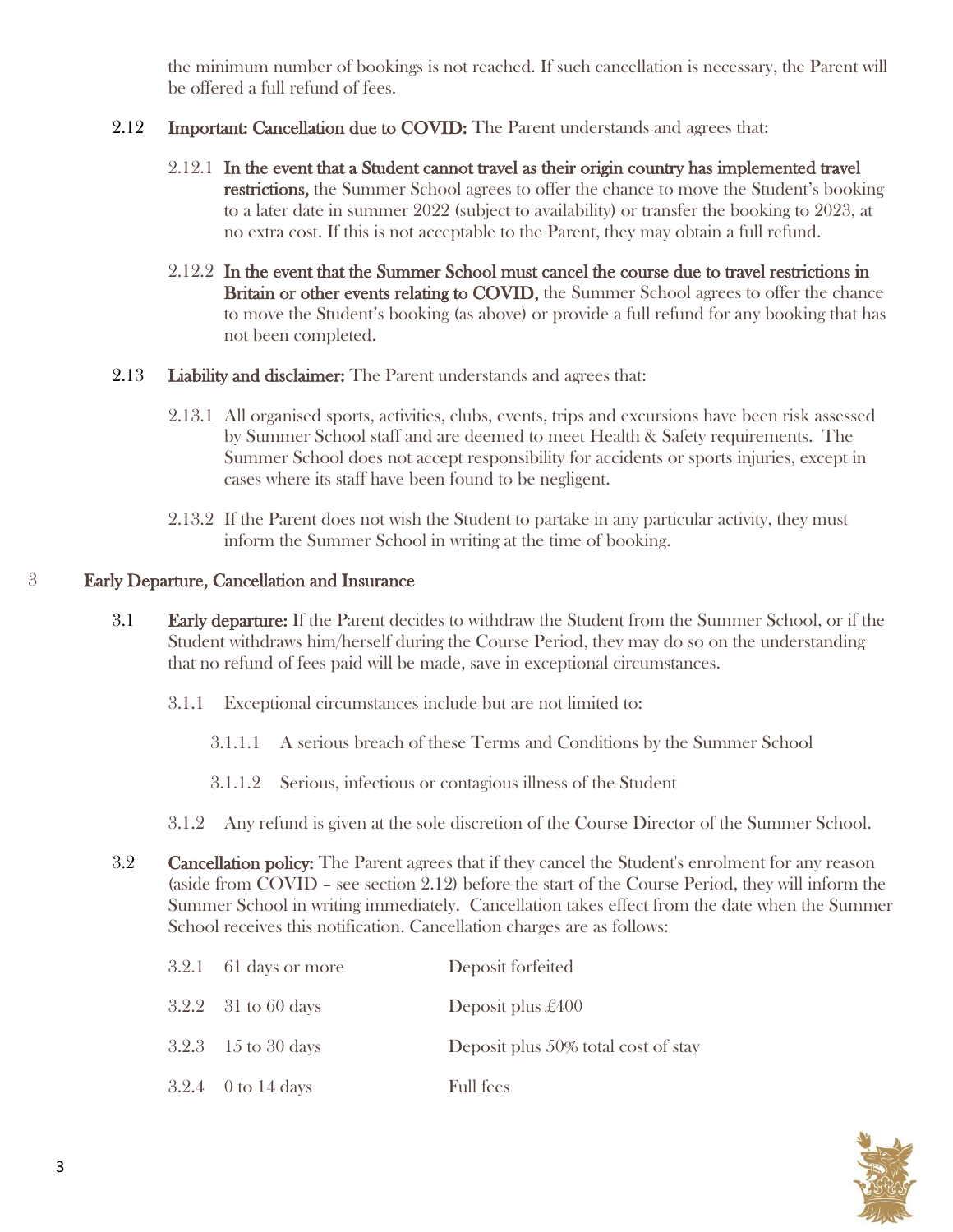- 3.3 Refund of Deposit: The Parent understands and agrees that the deposit is non-refundable except on the production of a valid visa refusal letter. When such a letter is provided, the deposit (and any additional fees paid) will be returned less an administration fee of £50 (see clause 4.4.1 below).
- 3.4 Insurance: The Parent understands and agrees that the Summer School does not accept responsibility for any claims arising from a student or third party. The Parent agrees to arrange comprehensive travel, personal effects and accident insurance for the Student prior to their arrival at the Summer School. The Summer School offers an Insurance policy (via GuardMe Insurance) and is available at a cost of £10 per week. The Parent should indicate they would like to purchase this insurance at the booking stage via email to iss@sedberghschool.org or by ticking Insurance Required on the registration form). The Summer School agrees to organize the insurance with GuardMe and to make the policy available to the Parent in advance of the course.

#### 4 Travel Arrangements

- 4.1 Written confirmation of travel arrangements: The Parent agrees to provide written confirmation of the Student's travel details, and any subsequent changes to those details, using the Summer School's Airport Transfer Form. Every effort is made to keep waiting times to a minimum.
- 4.2 **Airport transfers:** The Parent understands and agrees that the Fees include airport transfers for flights between 10.00 and 18.00 on the first and 09.00 and 17.00 on the last date of the Course Period. The Parent also understands and agrees that:
	- 4.2.1 Transfers from the airport to the Summer School are usually organised in groups and this means that some students will be required to wait at the airport for other students arriving on different flights.
	- 4.2.2 Unexpected and unavoidable delays and complications sometimes occur. The Summer School does not accept responsibility for any loss or expense due to delays or changes in public transport beyond its control.
	- 4.2.3 The Student is liable for any excess baggage and Unaccompanied Minor charges.
	- 4.2.4 There is no reduction in fees if the Student does not require a meeting service.
	- 4.2.5 An additional cost of £50 per journey applies for the Unaccompanied Minor Service.
- 4.3 The Parent understands and agrees that any travel arrangements that do not fall within the specified range of airport transfers (see clause 4.2 above) are not included within the course fees. The Parent agrees that if the Student requires collection outside of the specified date/time that this will incur an additional charge which will be communicated to the Parent prior to the Student's travel date.
- 4.4 Visas: The Parent understands that in cases where the Student is required to obtain a visa to study in the UK, a Visa Invitation Letter will be provided by the Summer School. The Parent understands that visas must be applied for immediately upon receipt of the Invitation Letter and that it is the responsibility of the Parent to allow enough time when applying for the appropriate study visa.
	- 4.4.1 **Refusal of visa application:** In the unlikely event that a visa application is refused, the Summer School agrees to refund the full fees paid (less a  $\pounds 50$  admin charge to cover reasonable expenses incurred by the Summer School) upon receipt of a copy of

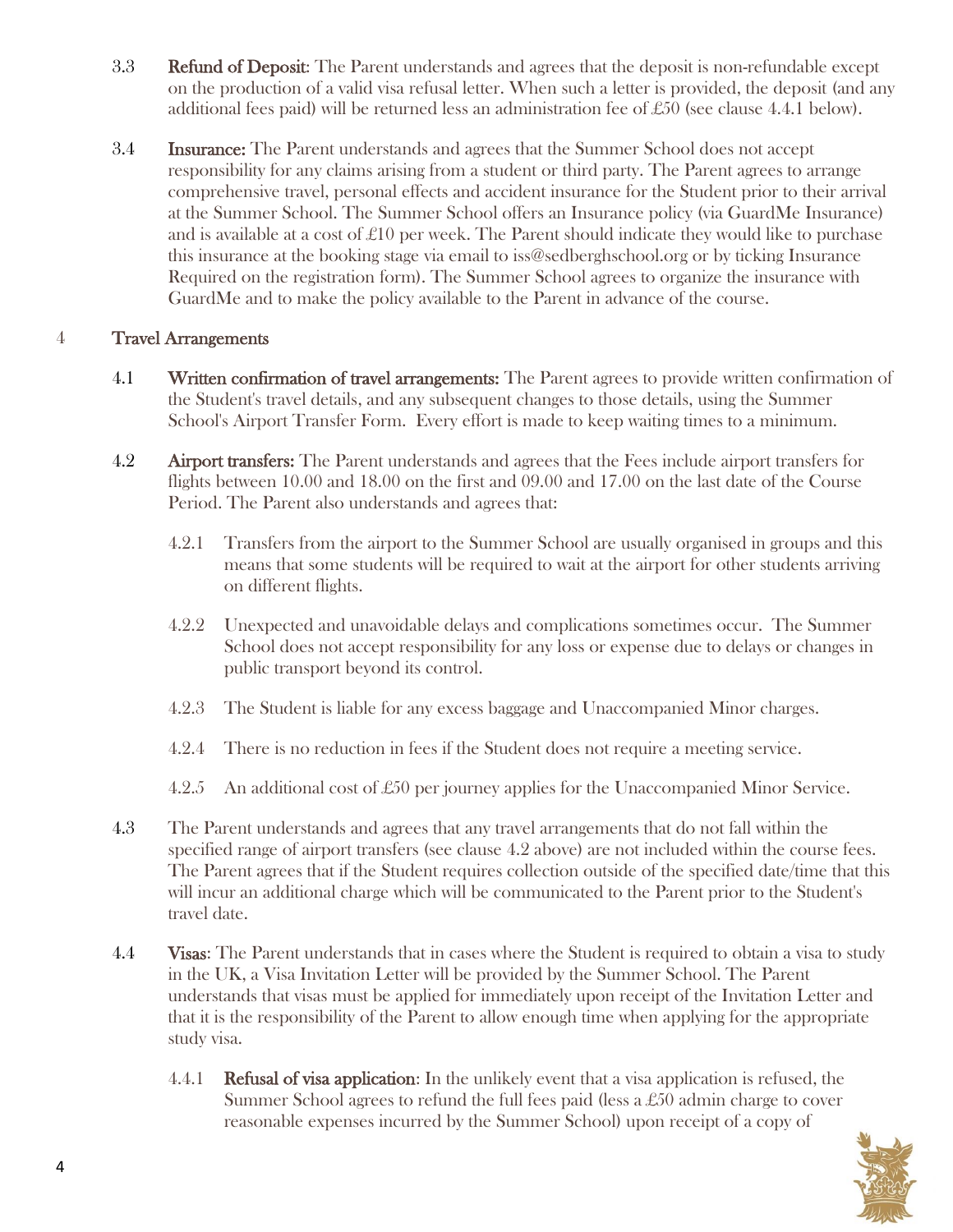the original documentation issued by the Entry Clearance Officer (see clause 3.3 above).

4.4.2 Incorrect visas: The Parent understands and agrees that if a student is found to have the wrong type of visa, he/she will not be admitted on to the programme. The Parent agrees that in this case, the Summer School will not be obliged to offer the Parent a refund of fees, although cases of genuine hardship may receive special consideration upon written request to the Course Director.

## 5 Summer School Code of Conduct

- 5.1 Summer School Code of Conduct: The Parent understands and agrees that if the Student does not follow the Summer School Rules as set out in the Parent and Student Handbook, the Summer School reserves the right to discipline the Student. The Code of Conduct contains further details of the expectations for good behaviour and discipline. Parents understand and agree that:
	- 5.1.1 In cases of serious persistent misbehaviour or rudeness, parents or agent will be notified. For very serious incidents such as violent or abusive (either physically or verbally) behaviour or if a student breaks the UK law, then he/she she will be expelled from the School immediately, according to the procedure contained in the Summer School's Discipline and Exclusion Policy.
	- 5.1.2 All Summer School programmes are non-smoking and the Summer School accepts bookings from Parents on the understanding that the Student does not smoke at any time while a Student at the Summer School.
	- 5.1.3 If a student has a medical or learning condition which was not announced on registration and which the Summer School does not feel they can adequately support, they may decide to send the student home at the Parent's expense, and a refund will be provided for the time missed.
- 5.2 Bag or room search: If Summer School staff suspect that the Student has broken Summer School rules, the Student may be questioned and his/her accommodation or belongings may be searched in appropriate circumstances. All reasonable care will be taken to protect the Student's rights and freedoms and to ensure that the Parent is informed as soon as reasonably practicable after it becomes clear that the Student may face formal disciplinary action.

## 6 Personal Possessions

- 6.1 The Student's personal possessions: The Parent understands and agrees that:
	- 6.1.1 If the Student brings a valuable item with him/her, the Student is responsible for the security and safe use of that item. Lockable storage is provided by the Summer School.
	- 6.1.2 On arrival at the Summer School, all students shall hand in their passport and ticket to the Summer School for safekeeping.
	- 6.1.3 The Summer School will return the Student's passport and ticket prior to his/her departure.
	- 6.1.4 The Summer School is not able to accept responsibility for any lost, stolen or damaged personal possessions brought to the Summer School by the Student and not handed in for safekeeping or kept in the Student's lockable storage unit.

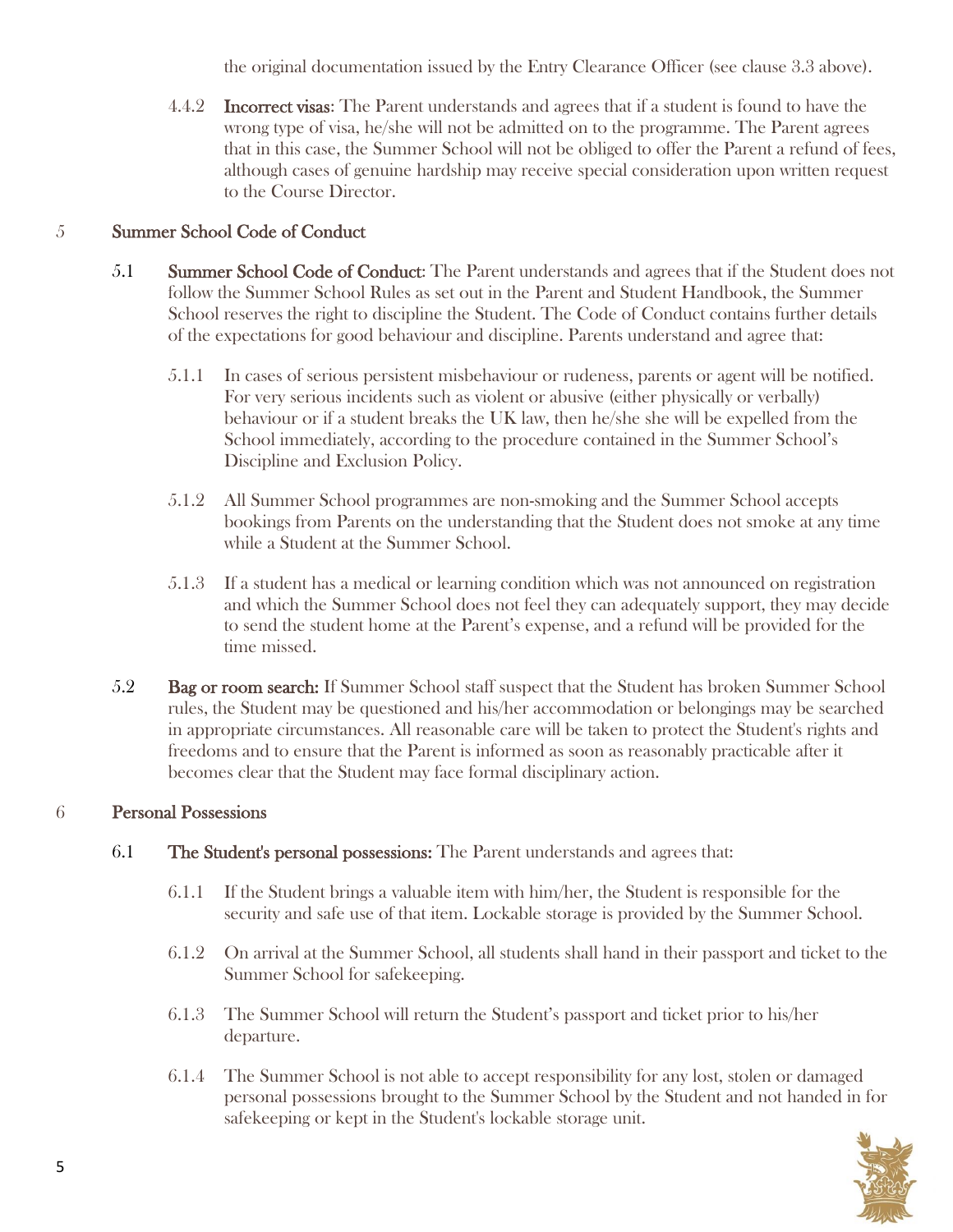### 7 Information Technology

- 7.1 Use of smartphones, iPads, laptops etc.: The Parent understands and agrees that if the Student brings their own electronic equipment to the Summer School they must use it in accordance with the Summer School's Acceptable User Policy for Information Technology (a copy of which is provided to the Student on arrival at the Summer School). Mobile phones and devices are collected at bed-time and are not permitted in lessons.
- 7.2 Use of school computers: The Parent understands and agrees that the Student will be allowed access to the internet via the Sedbergh School filtered network. The Parent agrees that the Student will be required to comply with the Summer School's Acceptable User Policy at all times.
- 7.3 Social networking: It is not permitted for summer school students and staff to be friends on any social networking sites.

#### 8 Promotional Materials

- 8.1 Photographs/Video and Images: The Parent understands and agrees that the Summer School and carefully selected third parties use photographs/video and images in promotional materials. If the Parent does not wish for the Student's photograph or image to appear in such material, they agree to inform the Summer School in writing.
- 8.2 End of course questionnaire: The Parent understands and agrees that the Student will be asked to fill out an end of course questionnaire at the end of their stay, and that reviews and comments given by the Student may be used in promotional material. If the Parent does not wish for the Student's review to appear in any such material, they agree to inform the Summer School in writing.

#### 9 Health and Welfare

- 9.1 Student's health: The Parent warrants that the Student is in good physical and mental health and is not travelling against the advice of any doctor or qualified healthcare professional. The Parent agrees to inform the Summer School when completing the Registration Form if the Student has any pre-existing medical condition, disability or allergy. Any subsequent changes must be advised in writing.
- 9.2 Medication: The Parent agrees that ALL medicine the Student brings to the Summer School must be given to staff upon the Student's arrival. Such medication shall be properly stored and administered by the designated staff member who is qualified to administer medication. Students are not permitted to self-medicate.
- 9.3 Illness: In case of illness or injury, the Student will see the designated staff member who will assess his/her condition. In cases of minor illness such as a cold, headache or sore throat, the designated staff member expressly authorised by the Course Director may issue common, non-prescribed medicines such as Paracetamol, throat lozenges or cough syrup. Only qualified nurses or First Aiders may practice First Aid.
	- 9.3.1 If necessary, an appointment will be made with a local GP.
	- 9.3.2 If the Student requires urgent medical attention, Summer School staff will take him/her to the nearest local hospital for immediate care or, if necessary, will telephone for an ambulance.